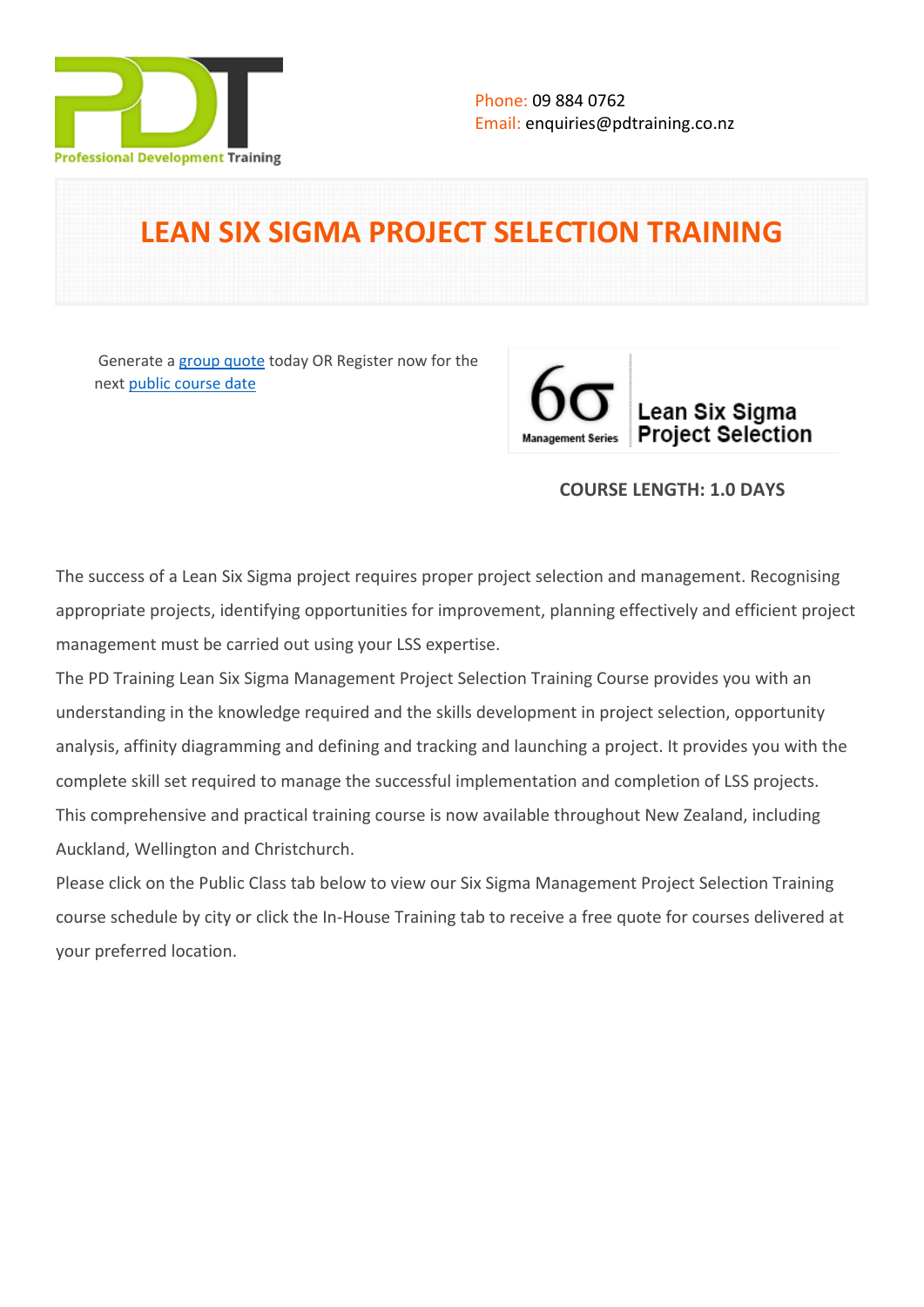#### **FOREWORD**

This Six Sigma Project selection course will empower you to take a giant leap forward in improving your business.

During this course you will learn to recognise multiple areas of opportunity for improvement, Define the opportunities and create a launch plan to achieve those improvements. There is a lot covered in this course, but it really is as easy as 1-2-3.

Generating high impact projects consists of performing a Project Selection Process ("PSP") to identify the company's areas of concern; those areas where significant business problems or opportunities exist. The opportunity analysis is performed through two primary approaches:

1) by identifying any and all opportunities perceived by the management team and

2) by identifying specific problems which are preventing the accomplishment of specific goals and objectives of the organisation.

Following this process will allow any business unit manager, from Department Manager through Chief Executive Officer, to identify ALL opportunities for improvement throughout the business unit. The opportunities identified may relate to any and all of the corporate strategies – they needn't be solely financial savings in nature.

The methodology of the PSP will create a fertile and highly structured list of projects linked to strategy and projected benefits (usually dollars) that are then organised by area and responsibility. Assisting the PSP methodology is a process for defining projects, assuring they are clearly written with all of the essential information to achieve meaningful results. The PSP is a complete methodology from project ideation to project definition, selection and ongoing management through the business improvement roadmap.

### **OUTCOMES**

- Understand the importance of project selection for LSS success
- Be able to identify the best opportunities within their organisation for measurable and achievable success
- Understand LSS principals and processes
- Be able to contribute to LSS strategy meetings
- Ensure LSS initiatives put their focus into the highest pay-off projects